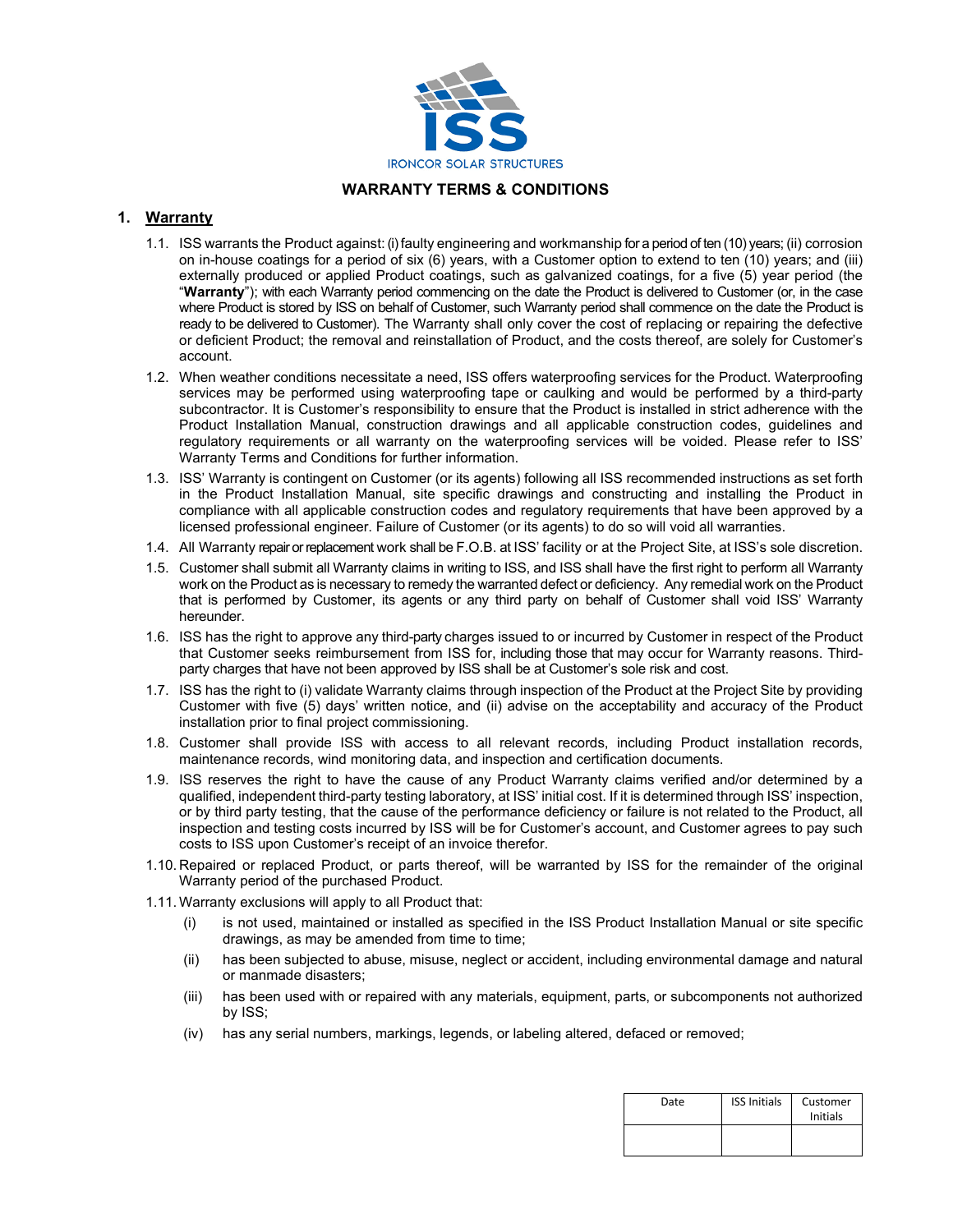- (v) has normal wear and tear, aging, fading, or non-structural surface imperfections;
- (vi) has been damaged due to improper packaging upon return shipment to ISS;
- (vii) has been relocated or repurposed at a Project Site other than the original Project Site; or
- (viii) has been damaged during Customer's (or its agent's) maintenance or inspection.
- 1.12. In no event shall ISS' Warranty liability exceed the amount paid by Customer for the Product that is damaged or deficient. In no event shall ISS be liable to Customer (or its agent), or to any third party, for any direct or indirect labor costs, shipping costs for any non-defective Product, or for any Consequential Losses.
- 1.13. The remedies in this Warranty are Customer's sole and exclusive remedies and are in lieu of all other remedies at law or in equity, notwithstanding any failure of the Product's essential purpose.

#### **2. General**

- 2.1. All capitalized words used herein shall have the meanings set forth in Appendix 1 to these Warranty Terms and Conditions.
- 2.2. The provisions of Section 8 (Governing Law & Dispute Resolution) and Section 9 (General) as set forth in ISS' General Terms and Conditions as shall apply hereto and be incorporated herein.

The Customer and ISS hereby agree to these Warranty Terms and Conditions as of the date written below.

| Date       |                               | Date       |  |
|------------|-------------------------------|------------|--|
| Company    | Ironcor Solar Structures Ltd. | Customer   |  |
| Rep. Print |                               | Rep. Print |  |
| Rep. Sign  |                               | Rep. Sign  |  |

| Date | <b>ISS Initials</b> | Customer |
|------|---------------------|----------|
|      |                     | Initials |
|      |                     |          |
|      |                     |          |

Ironcor Solar Structures Ltd. Calgary, Alberta 1.403.907.1155